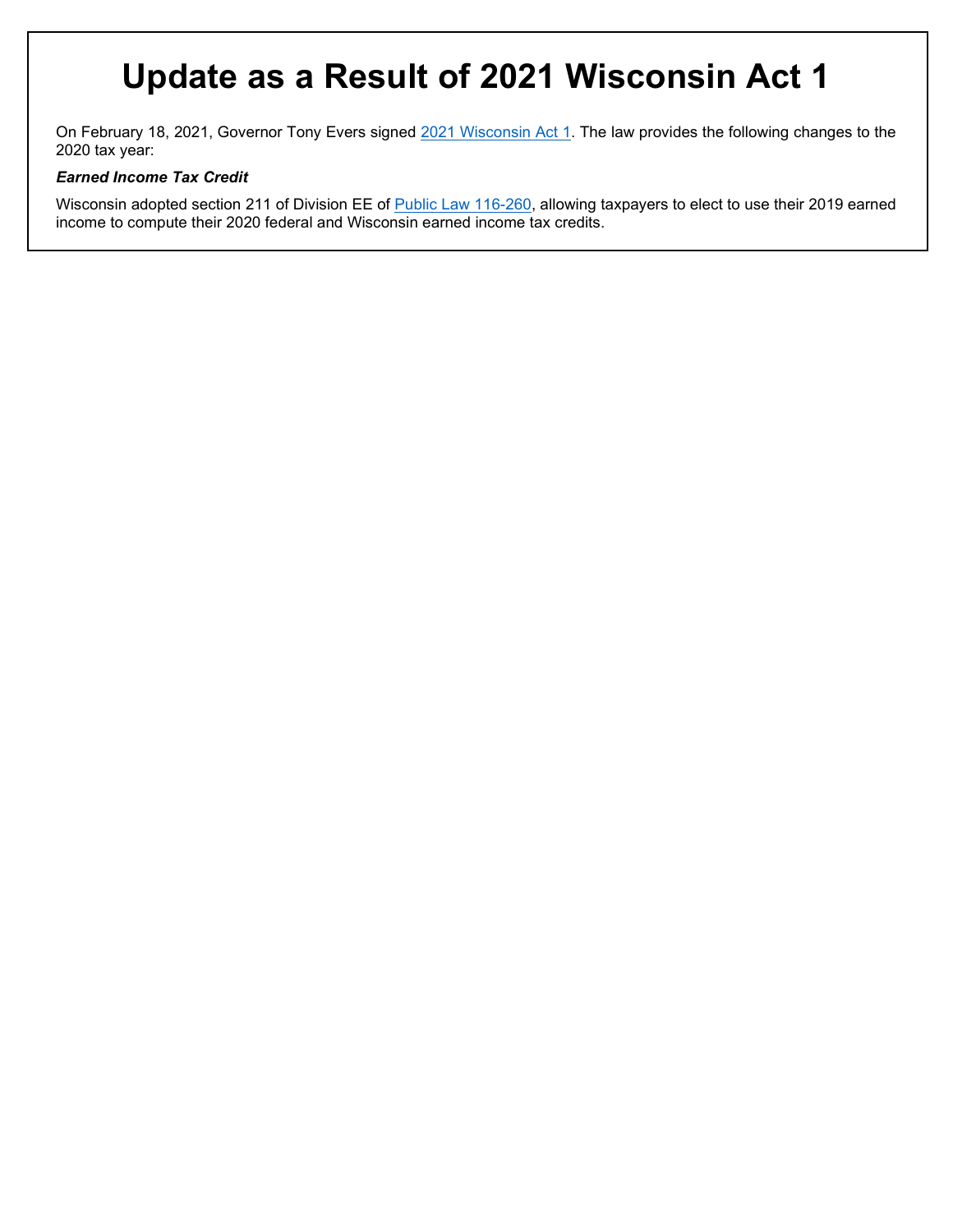|                                     | Tab to navigate within form. Use mouse to check<br>applicable boxes, press spacebar or press Enter.                                                   |                                                                |      | <b>Save</b><br>Print                                                                                                                                                   | <b>Clear</b> |
|-------------------------------------|-------------------------------------------------------------------------------------------------------------------------------------------------------|----------------------------------------------------------------|------|------------------------------------------------------------------------------------------------------------------------------------------------------------------------|--------------|
|                                     | Wisconsin $\mathsf{\mathsf{L}}$<br>income tax                                                                                                         |                                                                |      |                                                                                                                                                                        | 2020         |
|                                     | Check here if an amended return $\blacktriangleright$                                                                                                 |                                                                |      | For the year Jan. 1-Dec. 31, 2020, or other tax year<br>beginning 100 noting 1, 2020 ending 1, 20 minutes and the set of the set of the set of the set of the set of t |              |
|                                     | Your legal last name                                                                                                                                  | Legal first name                                               | M.I. | Your social security number                                                                                                                                            |              |
| <b>STAPLE</b>                       |                                                                                                                                                       |                                                                |      |                                                                                                                                                                        |              |
| <b>DO NOT</b>                       | If a joint return, spouse's legal last name                                                                                                           | Spouse's legal first name                                      | M.I. | Spouse's social security number                                                                                                                                        |              |
|                                     | Home address (number and street). If you have a PO Box, see page 11.                                                                                  | Apt. no.                                                       |      | <b>Tax district</b>                                                                                                                                                    |              |
|                                     | City or post office                                                                                                                                   | <b>State</b><br>Zip code                                       |      | Check below then fill in either the name of the<br>city, village, or town and the county in which you<br>lived at the end of 2020.                                     |              |
|                                     | Filing status Check $\checkmark$ below                                                                                                                |                                                                |      | City ______ Village ______ Town                                                                                                                                        |              |
|                                     | $\Box$ Single                                                                                                                                         |                                                                |      | City, village,                                                                                                                                                         |              |
|                                     | Married filing joint return                                                                                                                           | Legal last name                                                |      | or town<br><u> 1980 - Jan Stein Stein Stein Stein Stein Stein Stein Stein Stein Stein Stein Stein Stein Stein Stein Stein S</u>                                        |              |
|                                     | Married filing separate return.                                                                                                                       |                                                                |      | County of $\blacktriangleright$                                                                                                                                        |              |
|                                     | Fill in spouse's SSN above<br>and full name here  ▶                                                                                                   | Legal first name                                               | M.I. | School district number See page 43                                                                                                                                     |              |
| See page 5 before assembling return | Head of household, NOT married<br>(see page 12).                                                                                                      | If married, fill in spouse's<br>SSN above and full name here I |      | <b>Special</b><br>conditions                                                                                                                                           |              |
|                                     | Head of household, married<br>(see page 12).                                                                                                          |                                                                |      | $\Box$ Form 804 filed with return (see page 9)                                                                                                                         |              |
|                                     | Not like this $\rightarrow \emptyset$ 147 $\bullet$ NO COMMAS; NO CENTS<br>Use BLACK Ink $\bullet$ Print numbers like this $\rightarrow$ 0   23456789 |                                                                |      |                                                                                                                                                                        |              |
|                                     |                                                                                                                                                       |                                                                |      |                                                                                                                                                                        | .00          |
|                                     |                                                                                                                                                       |                                                                |      |                                                                                                                                                                        |              |
|                                     | $\mathbf{2}$                                                                                                                                          |                                                                |      |                                                                                                                                                                        | .00          |
|                                     |                                                                                                                                                       |                                                                |      |                                                                                                                                                                        | .00          |
|                                     | 4 Total subtractions from income from Schedule SB, line 47. Enter as a positive number 4                                                              |                                                                |      |                                                                                                                                                                        | .00          |
|                                     |                                                                                                                                                       |                                                                |      |                                                                                                                                                                        | .00          |
|                                     |                                                                                                                                                       |                                                                |      |                                                                                                                                                                        | .00          |
|                                     | If someone else can claim you (or your spouse) as a dependent, see page 14 and check here                                                             |                                                                |      |                                                                                                                                                                        |              |
|                                     |                                                                                                                                                       |                                                                |      |                                                                                                                                                                        | .00          |
|                                     | 8 Exemptions (Caution: See page 14)                                                                                                                   |                                                                |      |                                                                                                                                                                        |              |
|                                     |                                                                                                                                                       |                                                                |      |                                                                                                                                                                        |              |
|                                     |                                                                                                                                                       |                                                                |      |                                                                                                                                                                        |              |
| PAPER CLIP payment here             |                                                                                                                                                       |                                                                |      |                                                                                                                                                                        | .00          |
|                                     | 9                                                                                                                                                     |                                                                |      | Subtract line 8c from line 7. If line 8c is larger than line 7, fill in 0. This is taxable income  9                                                                   | .00          |
|                                     |                                                                                                                                                       |                                                                |      |                                                                                                                                                                        | .00          |
|                                     |                                                                                                                                                       |                                                                |      |                                                                                                                                                                        |              |

I-010i (R. 02-21)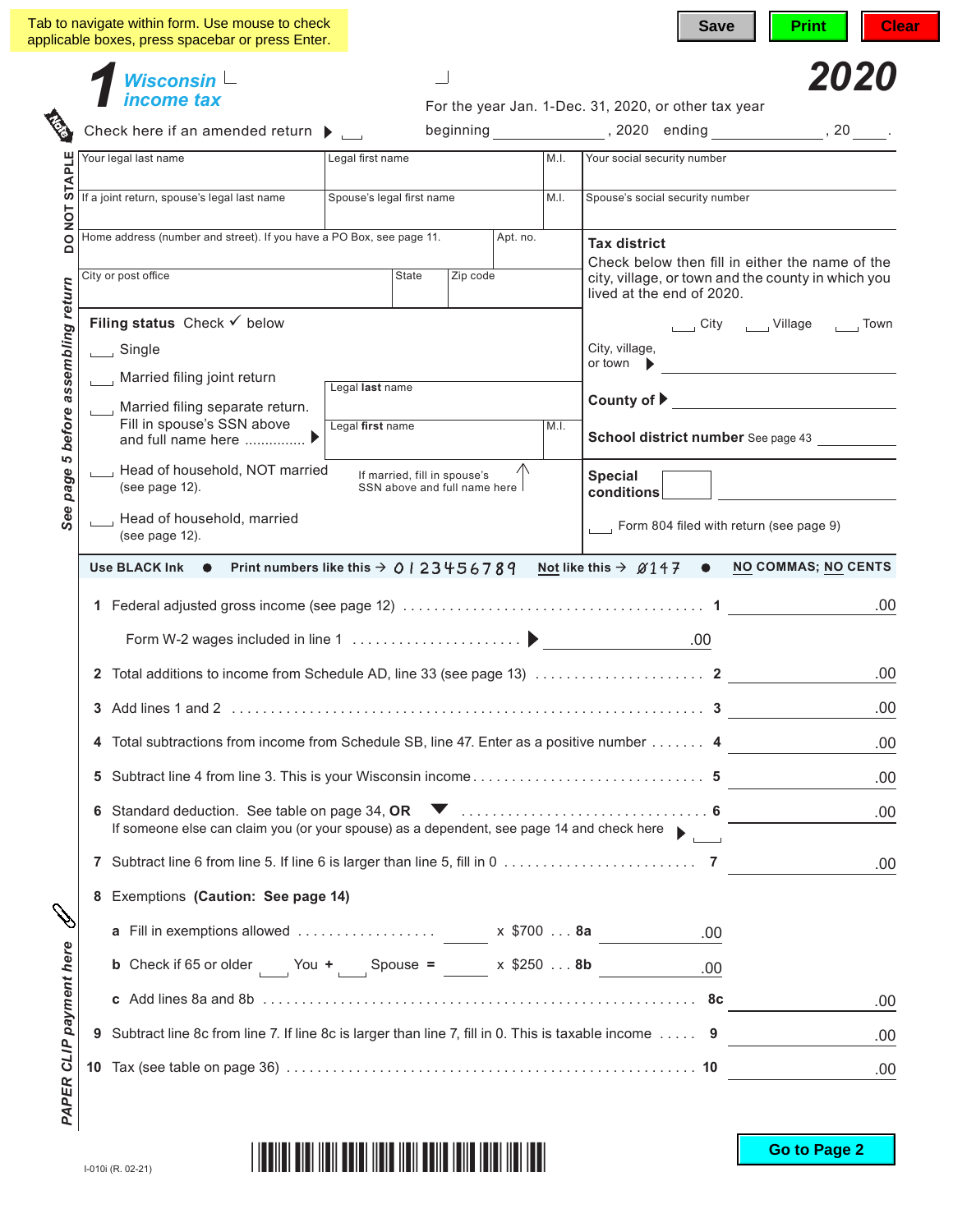| 2020 Form 1 | Name                                                                                                    | SSN                                        | Page 2 of 4                |
|-------------|---------------------------------------------------------------------------------------------------------|--------------------------------------------|----------------------------|
|             |                                                                                                         |                                            | <b>NO COMMAS; NO CENTS</b> |
|             |                                                                                                         |                                            | .00                        |
|             | 12 Armed forces member credit (must be stationed outside U.S. See page 16)  12                          |                                            | .00                        |
|             | 13 School property tax credit                                                                           |                                            |                            |
|             | $\sim$ 00<br>a Rent paid in 2020 – heat included<br>Find credit from                                    |                                            |                            |
|             | table page 18 $\cdot$ <b>13a</b><br>.00 <sub>1</sub>                                                    | .00                                        |                            |
|             | Find credit from<br>table page 19 . <b>13b</b>                                                          | .00                                        |                            |
|             | 14 Working families tax credit (see page 19)  14                                                        | .00                                        |                            |
|             | 15 Married couple credit. Enclose Schedule 2, page 4  15                                                | .00                                        |                            |
|             | <b>16</b> Nonrefundable credits from line 34 of Schedule CR 16                                          | .00                                        |                            |
|             |                                                                                                         | .00                                        |                            |
|             | 17 Net income tax paid to another state. Enclose Schedule OS <u>[16]</u> 17 <u>[16] Alternal</u>        |                                            |                            |
|             |                                                                                                         |                                            | .00                        |
|             | 19 Subtract line 18 from line 10. If line 18 is larger than line 10, fill in 0. This is your net tax 19 |                                            | .00                        |
|             | 20 Sales and use tax due on internet, mail order, or other out-of-state purchases (see page 22) 20      |                                            | .00                        |
|             | 21 Donations (decreases refund or increases amount owed)                                                |                                            |                            |
|             | a Endangered resources<br>e Military family relief<br>.00.                                              | .00                                        |                            |
|             | <b>b</b> Cancer research $\underline{\qquad \qquad \qquad .00}$<br>f Second Harvest/Feeding Amer. 00    |                                            |                            |
|             | <b>c</b> Veterans trust fund 00<br>g Red Cross WI Disaster Relief                                       | .00                                        |                            |
|             | <b>d</b> Multiple sclerosis  ___________ .00<br>h Special Olympics Wisconsin .00                        |                                            |                            |
|             |                                                                                                         | Total (add lines a through h) $\ldots$ 21i | .00                        |
|             | 22 Penalties on IRAs, retirement plans, MSAs, etc. (see page 24)                                        | $.00 \times .33 = 22$                      | .00                        |
|             |                                                                                                         |                                            | .00                        |
|             |                                                                                                         |                                            | .00                        |
|             | 25 Wisconsin tax withheld. Enclose withholding statements  25                                           | .00                                        |                            |
|             | 26 2020 estimated tax payments and amount applied from 2019 return 26                                   | .00                                        |                            |
|             | 27 Earned income credit. Number of qualifying children >                                                |                                            |                            |
| Federal     |                                                                                                         |                                            |                            |
|             |                                                                                                         | .00                                        |                            |
|             | 28 Farmland preservation credit. a Schedule FC, line 17. 28a                                            | .00                                        |                            |
|             | <b>b</b> Schedule FC-A, line $13$ 28b                                                                   | .00                                        |                            |
|             |                                                                                                         | .00                                        |                            |

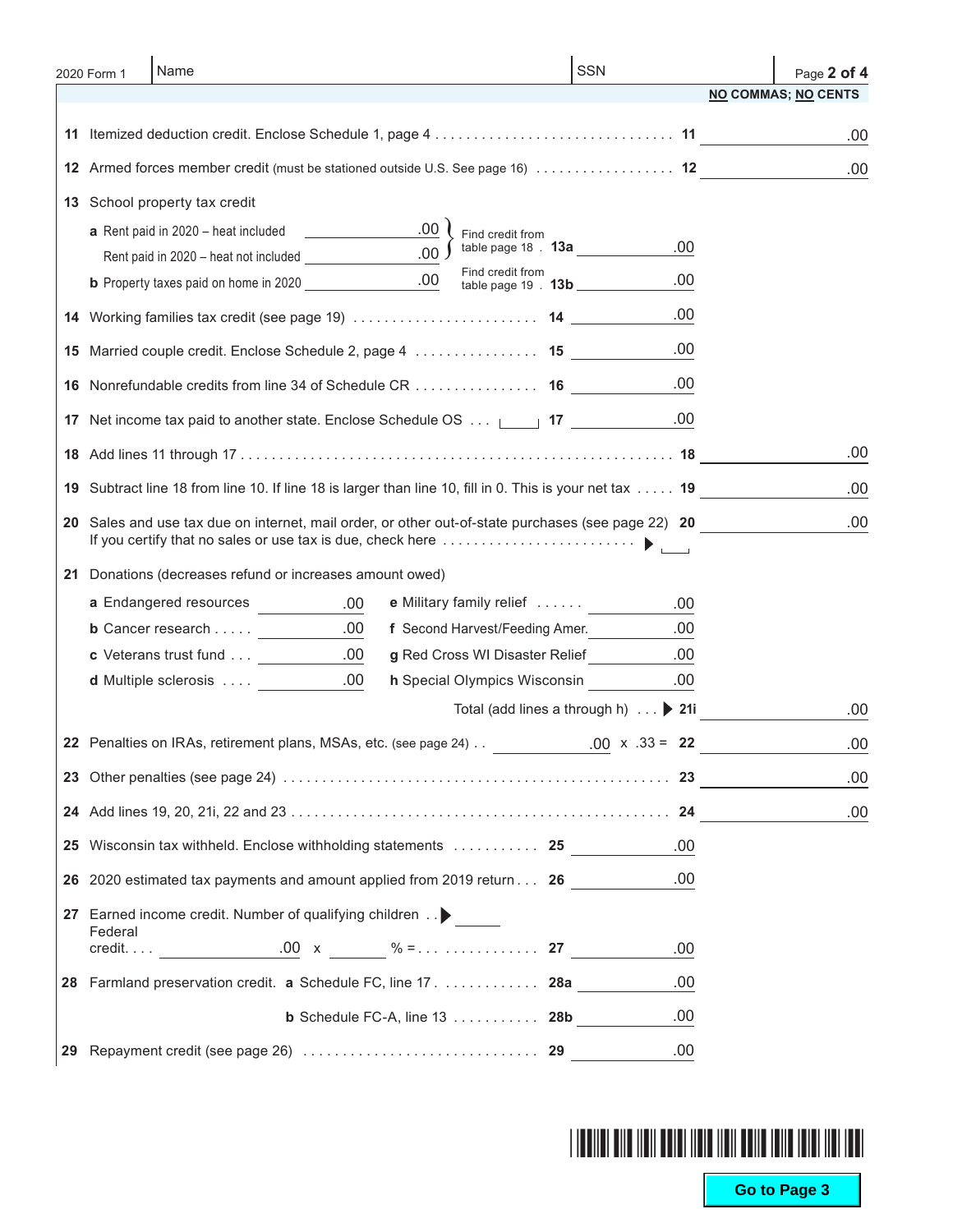| Name(s) shown on Form 1               |                                                                                                                                                                                |                                                                   | Your social security number                                                                                                                                                                                                                                                                                                                                                                                                                                             |
|---------------------------------------|--------------------------------------------------------------------------------------------------------------------------------------------------------------------------------|-------------------------------------------------------------------|-------------------------------------------------------------------------------------------------------------------------------------------------------------------------------------------------------------------------------------------------------------------------------------------------------------------------------------------------------------------------------------------------------------------------------------------------------------------------|
|                                       |                                                                                                                                                                                |                                                                   | <b>NO COMMAS; NO CENTS</b>                                                                                                                                                                                                                                                                                                                                                                                                                                              |
|                                       |                                                                                                                                                                                | .00                                                               |                                                                                                                                                                                                                                                                                                                                                                                                                                                                         |
|                                       |                                                                                                                                                                                | .00                                                               |                                                                                                                                                                                                                                                                                                                                                                                                                                                                         |
|                                       |                                                                                                                                                                                | .00                                                               |                                                                                                                                                                                                                                                                                                                                                                                                                                                                         |
|                                       |                                                                                                                                                                                | .00                                                               |                                                                                                                                                                                                                                                                                                                                                                                                                                                                         |
|                                       |                                                                                                                                                                                | .00                                                               |                                                                                                                                                                                                                                                                                                                                                                                                                                                                         |
|                                       |                                                                                                                                                                                |                                                                   |                                                                                                                                                                                                                                                                                                                                                                                                                                                                         |
|                                       |                                                                                                                                                                                |                                                                   | .00                                                                                                                                                                                                                                                                                                                                                                                                                                                                     |
|                                       |                                                                                                                                                                                |                                                                   | .00                                                                                                                                                                                                                                                                                                                                                                                                                                                                     |
|                                       |                                                                                                                                                                                |                                                                   | .00                                                                                                                                                                                                                                                                                                                                                                                                                                                                     |
|                                       |                                                                                                                                                                                | .00                                                               |                                                                                                                                                                                                                                                                                                                                                                                                                                                                         |
|                                       |                                                                                                                                                                                |                                                                   | .00                                                                                                                                                                                                                                                                                                                                                                                                                                                                     |
| Also include on line 40 (see page 31) |                                                                                                                                                                                |                                                                   |                                                                                                                                                                                                                                                                                                                                                                                                                                                                         |
|                                       | 37 If line 36 is larger than line 24, subtract line 24 from line 36.<br>39 Amount of line 37 you want<br>40 If line 36 is smaller than line 24, subtract line 36 from line 24. | 31 Eligible veterans and surviving spouses property tax credit 31 | 30 Homestead credit. Enclose Schedule H or H-EZ. 30<br>32 Refundable credits from Schedule CR, line 40. Enclose Schedule CR 32<br>33 AMENDED RETURN ONLY-Amounts previously paid (see page 29) 33<br>35 AMENDED RETURN ONLY-Amounts previously refunded (see page 30) 35<br>APPLIED TO YOUR 2021 ESTIMATED TAX  39<br>This is the AMOUNT YOU OWE. Paper clip payment to front of return  40<br>41 Underpayment interest. Fill in exception code-See Sch. U 141 1 200 00 |

#### *Paper clip copies of your federal income tax return and schedules to this return.* Y *Assemble your return (pages 1-4) and withholding statements in the order listed on page 5.*

### **Sign here**

|                | Under penalties of law, I declare that this return and all attachments are true, correct, and complete to the best of my knowledge and belief. |      |               |  |
|----------------|------------------------------------------------------------------------------------------------------------------------------------------------|------|---------------|--|
| Your signature | Spouse's signature (if filing jointly, BOTH must sign)                                                                                         | Date | Daytime phone |  |
|                |                                                                                                                                                |      |               |  |

I-010ai

| Mail your return to: | Wisconsin Department of Revenue                             |
|----------------------|-------------------------------------------------------------|
|                      |                                                             |
|                      |                                                             |
|                      | If homestead credit claimedPO Box 34. Madison WI 53786-0001 |

## *Do Not Submit Photocopies*



**Return to Page 1 | Go to Page 4**